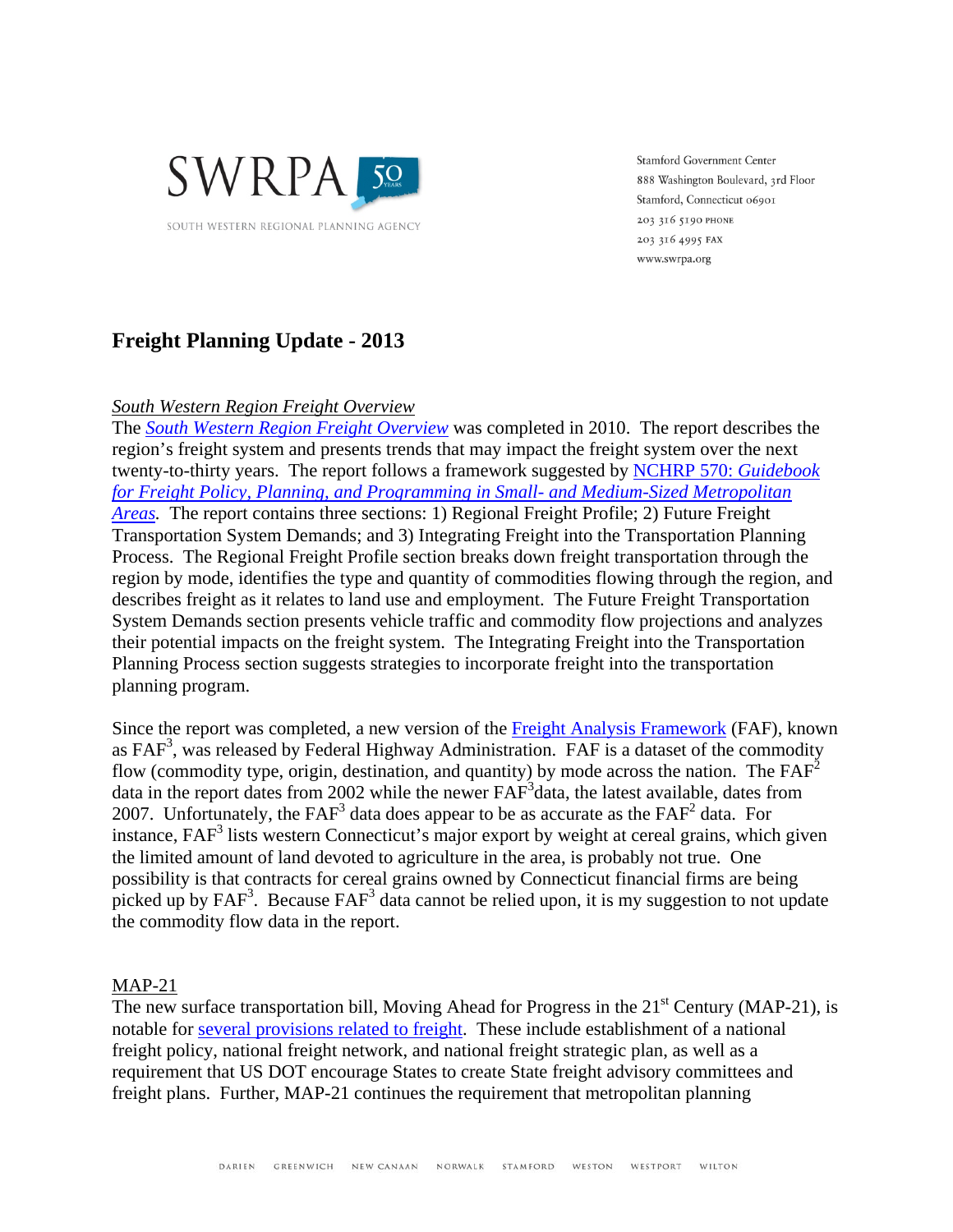organizations (MPOs) consider projects and strategies that enhance freight transportation and creates a new requirement for MPOs to develop and periodically report on freight performance measures.

Connecticut DOT is in the process of determining how to implement the freight provisions in MAP-21. Connecticut DOT is in discussion with Federal Highway Administration (FHWA) about a state freight plan and freight advisory committee. Since nearly all freight moves through Connecticut by truck, most highway system improvements benefit the freight transportation system. Recent intermodal freight transportation improvements supported by Connecticut DOT include pier and warehouse work at the ports of New Haven and New London as well as financial assistance to freight railroads for track and grade crossing work.

The FHWA Connecticut Division has suggested it could play the role of facilitator to help implement MAP-21 freight provisions in Connecticut. For instance, FHWA staff suggest one possible initiative would be to convene a meeting of MPO staff along with representatives from the FHWA resource center to learn about freight advisory committees in nearby states. If training was successful and MPO staff wished to further pursue it, the next step would be to reach out to Connecticut DOT staff and eventually private sector freight representatives.

#### Connecticut Deep Water Port Strategy Study

In 2012, the Connecticut Office of Policy and Management (OPM) released the *Connecticut Deep Water Port Strategy Study*. The report notes that despite the historic importance of ports to Connecticut's development, modern maritime trade has largely bypassed the state in favor of larger east coast ports. Given the physical limitations of Connecticut's deep water ports, the report recommends that ports focus on maintaining their existing business and seek out new, niche markets. One potential niche market cited in the report is scrap metal exports. The report notes that scrap metal exports from the northeast have grown over the last decade and highlights two scrap metal operations in the southwestern Connecticut, LaJoies in Norwalk and Rubino Brothers in Stamford. Although there are no deep water ports in the South Western Region, it is nonetheless encouraging to see the State take a greater interest in waterborne goods movement.

#### Connecticut State Rail Plan: 2012 – 2016

In 2012, the Connecticut Department of Transportation (CTDOT), Office of Rail released the *Connecticut State Rail Plan: 2012 – 2016.* While the Plan mostly focuses on passenger rail service, it does inventory and identify the needs of the existing freight rail system and suggests projects that would bring it into a state of good repair while also growing freight traffic.

All railroads in the South Western Region are owned by the State of Connecticut. CSX Transportation, a Class I railroad, provides freight service on the New Haven Line and New Canaan Branch while Providence & Worcester, a Class II railroad, provides freight service on the Danbury Branch and has through traffic rights over the New Haven Line.

North American railroads have established weight and clearance standards. On railroads that do not meet these standards, large or fully loaded railcars cannot be operated, resulting in higher